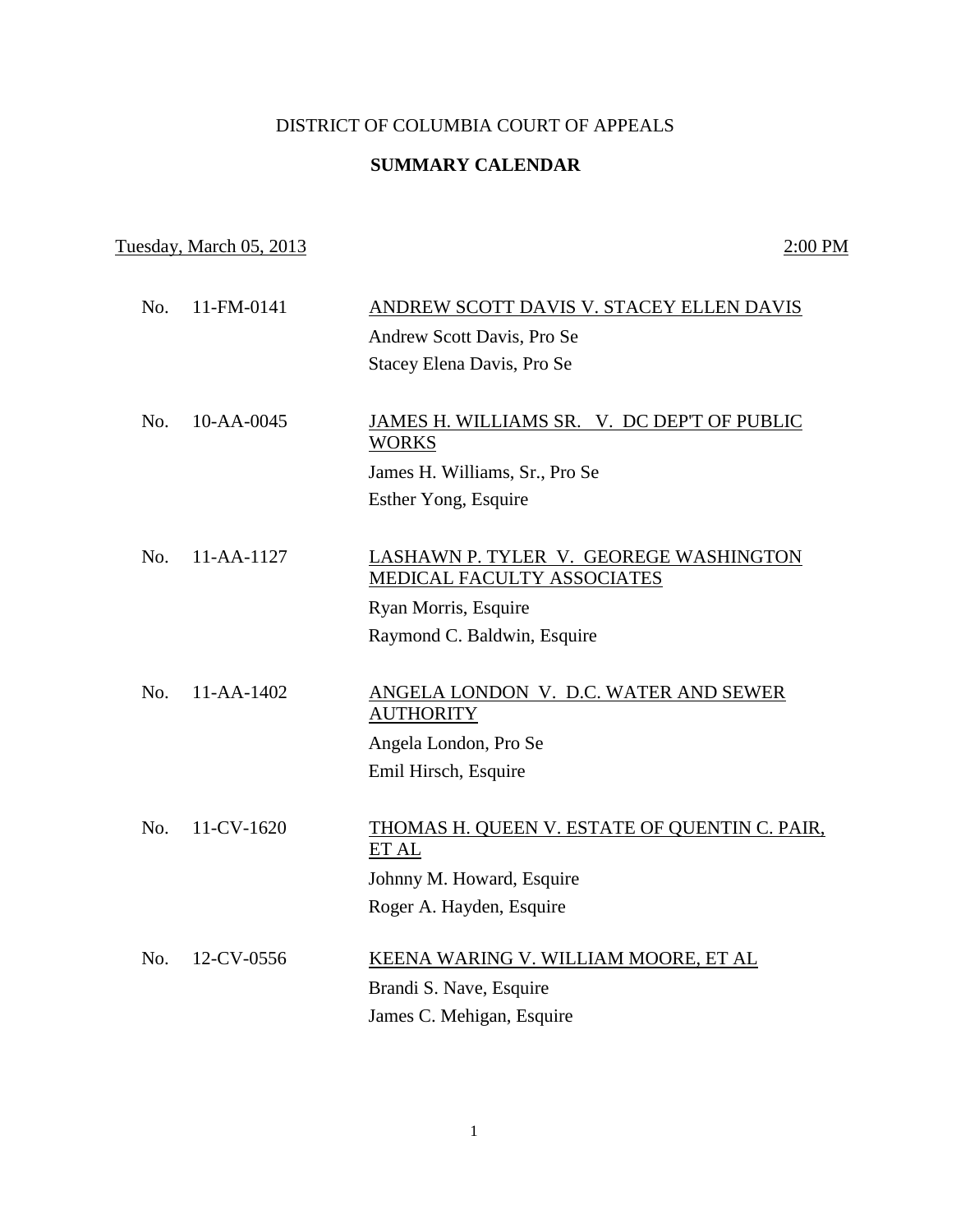| No.                     | 11-CM-1297 | RORY CAVANAUGH WILSON V. UNITED STATES      |  |  |
|-------------------------|------------|---------------------------------------------|--|--|
|                         |            | Sidney R. Bixler, Esquire                   |  |  |
|                         |            | Trevor McFadden, Esquire                    |  |  |
|                         |            |                                             |  |  |
| No.                     | 11-CF-1570 | MARQUISE D. HENDERSON V. UNITED STATES      |  |  |
|                         |            | Thomas D. Engle, Esquire                    |  |  |
|                         |            | Patricia A. Heffernan, Esquire              |  |  |
|                         |            |                                             |  |  |
| No.                     | 12-CO-0088 | JON WILLIAMS JONES V. UNITED STATES         |  |  |
|                         |            | Bruce A. Johnson, Jr., Esquire              |  |  |
|                         |            | Margaret E. Barr, Esquire                   |  |  |
|                         |            |                                             |  |  |
| No.                     | 12-FM-0700 | RAFI KHETAB V. CHRISTINE ERICKSON           |  |  |
|                         |            | Rafi Khetab, Pro Se                         |  |  |
|                         |            | Christine Erickson, Pro Se                  |  |  |
|                         |            |                                             |  |  |
| No.                     | 12-AA-0488 | BEHAVIORAL RESEARCH ASSOCIATION V. LAKEISHA |  |  |
|                         |            | S. GORDON                                   |  |  |
|                         |            | Judith L. Walter, Esquire                   |  |  |
|                         |            | Lakeisha S. Gordon, Pro Se                  |  |  |
|                         |            |                                             |  |  |
| No.                     | 08-CF-1602 | ANTHONY T. LUMPKINS V. UNITED STATES        |  |  |
|                         |            | Erek L. Barron, Esquire                     |  |  |
|                         |            | Stephen R. Prest, Esquire                   |  |  |
| Tuesday, March 12, 2013 |            |                                             |  |  |
|                         |            | 2:00 PM                                     |  |  |

| $No. 12-CV-0591$ | ROBIN FLOYD, ET AL V. BANK OF AMERICA<br>CORPORATION, ET AL |
|------------------|-------------------------------------------------------------|
|                  | Joseph A. Hennessey, Esquire                                |
|                  | Ana-Maria Ignat, Esquire                                    |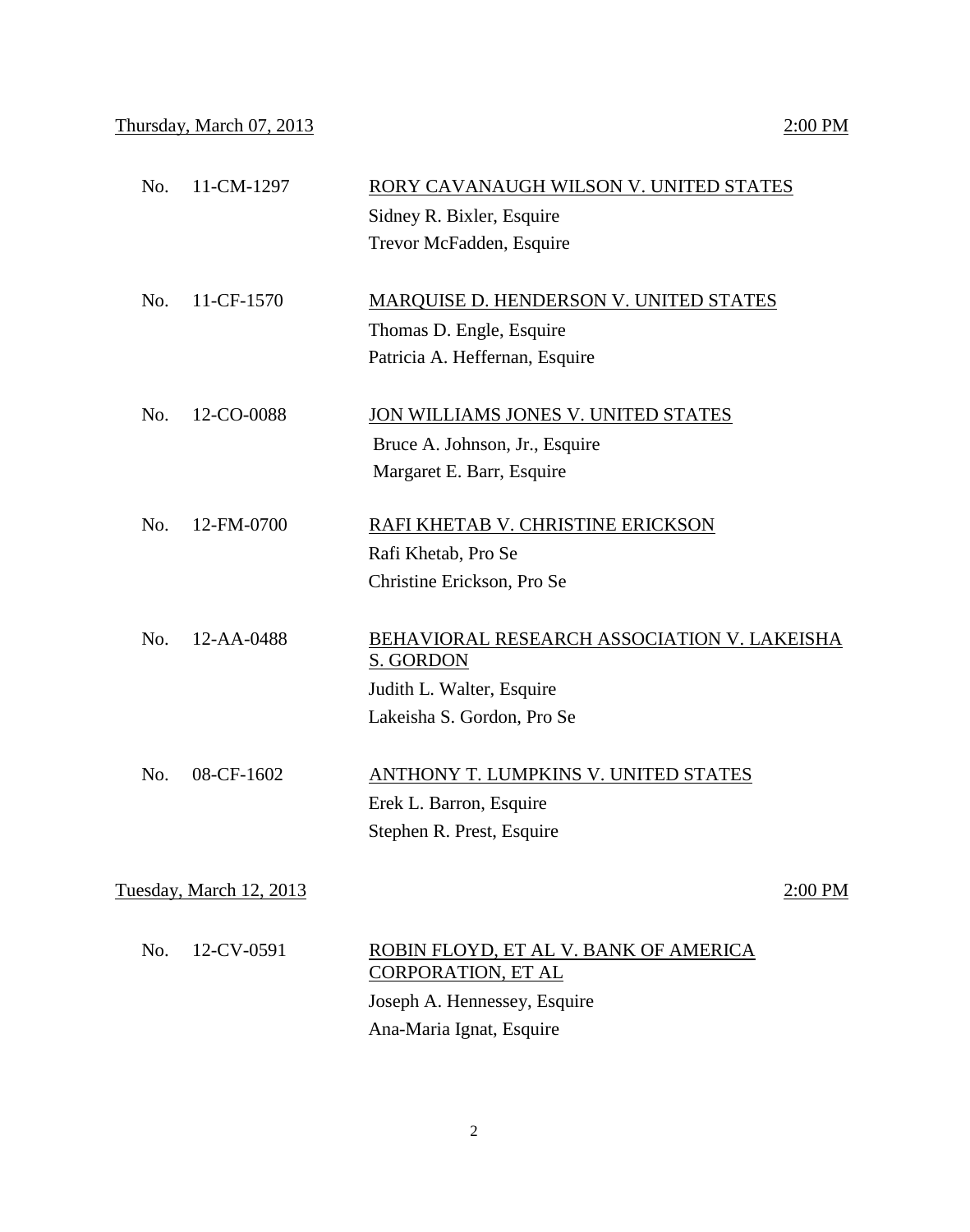| No. | 12-CV-592                    | VICTOR MARTINEZ V. DIDLAKE INCORPORATED @ US<br>PEACE CORPS      |
|-----|------------------------------|------------------------------------------------------------------|
|     |                              | Victor Martinez, Pro Se                                          |
|     |                              | Crystal Barnes, Esquire                                          |
| No. | 11-AA-1158                   | VICTOR D. HUGGINS V. D.C. DEP'T OF EMPLOYMENT<br><b>SERVICES</b> |
|     |                              | Michael J. Kitzman, Esquire                                      |
|     |                              | Michael A. Milwee, Esquire                                       |
| No. | 11-CV-1715                   | LONNIE DUREN V. DISTRICT OF COLUMBIA, ET AL                      |
|     |                              | Paul D. Hunt, Esquire                                            |
|     |                              | Bradley A. Sarnell, Esquire                                      |
| No. | 12-AA-0024                   | STEVEN NEALE V. D.C. COMMISSION ON HUMAN<br><b>RIGHTS</b>        |
|     |                              | Bryant L. Welch, Esquire                                         |
|     |                              | Teresa Burke Wright, Esquire                                     |
| No. | 12-CV-1191                   | MARTHA A. AKERS V. MOORING FINANCIAL<br><b>CORPORATION</b>       |
|     |                              | Martha A. Akers, Pro Se                                          |
|     |                              | August W. Steinhilber, III, Esquire                              |
|     | Tuesday, March 19, 2013      | 2:00 PM                                                          |
| No. | No. 12-CF-0176<br>12-CF-0577 | BRANDON SMITH V. UNITED STATES<br>SEAN J. SMITH V. UNITED STATES |
|     |                              | Nancy E. Allen, Esquire                                          |
|     |                              | Joanne M. Vasco, Esquire                                         |
|     |                              | Ann K. H. Simon, Esquire                                         |
| No. | 08-CF-0164                   | ORIS V. WATTS V. UNITED STATES                                   |
| No. | 08-CF-0204                   | MARCUS D. YOUNG V. UNITED STATES                                 |
|     |                              | Thomas D. Engle, Esquire                                         |
|     |                              | Mindy A. Daniels, Esquire                                        |
|     |                              | David B. Goodhand, Esquire                                       |

3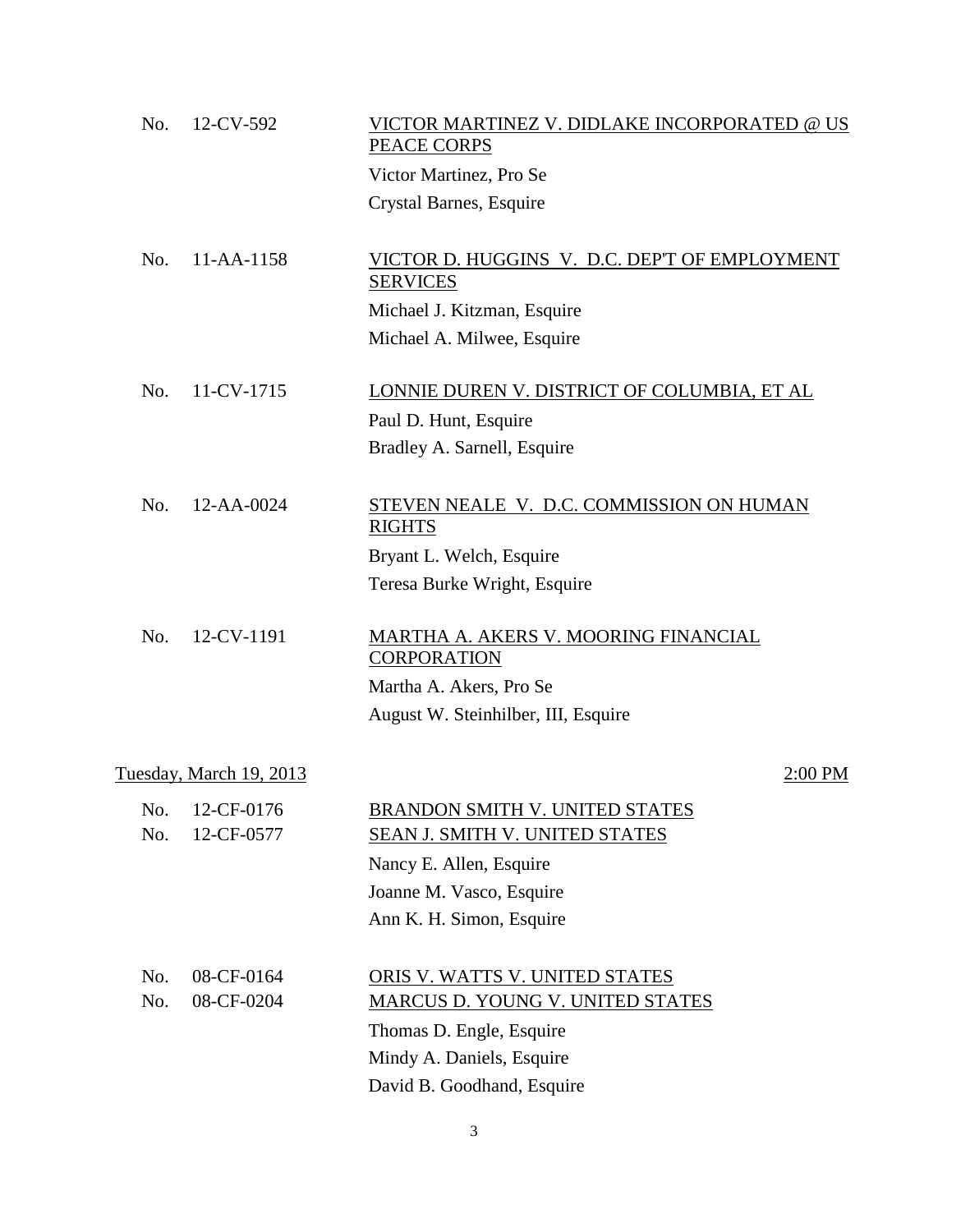| No. | 12-CF-0425              | PHILLIP THARRINGTON V. UNITED STATES        |
|-----|-------------------------|---------------------------------------------|
|     |                         | Jeffrey L. Light, Esquire                   |
|     |                         | Uma M. Amuluru, Esquire                     |
| No. | 12-CV-1320              | SAUNDRA TAYLOR V. SEDGWICK CMS              |
|     |                         | Saundra Taylor, Pro Se                      |
|     |                         | Curtis B. Hane, Esquire                     |
| No. | 11-CV-1464              | KEITH ROGERS V. MARK ROCHON                 |
| No. | 12-CV-1319              | <b>KEITH ROGERS V. MARK J. ROCHON</b>       |
|     |                         | Keith Rogers, Pro Se                        |
|     |                         | Paul Y. Kiyonaga, Esquire                   |
| No. | 12-CM-0602              | <b>WADE-ALFRED SIMMONS V. UNITED STATES</b> |
|     |                         | Vicki C. Bryant, Esquire                    |
|     |                         | Angela G. Schmidt, Esquire                  |
|     | Tuesday, March 26, 2013 | 2:00 PM                                     |
| No. | 12-CF-0824              | JAMES D. PENN V. UNITED STATES              |
|     |                         | Montrell L. Scaife, Esquire                 |
|     |                         | Christine Macey, Esquire                    |
| No. | 12-CM-0511              | <b>JAMES TILLERY V. UNITED STATES</b>       |
|     |                         | Edward E. Schwab, Esquire                   |
|     |                         | Margaret E. Barr, Esquire                   |
| No. | 12-CM-0509              | GINEVIA ELIZABETH MCDANIEL V. UNITED STATES |
|     |                         | Lisa Schopler Resnikoff, Esquire            |
|     |                         | Christine Macey, Esquire                    |
| No. | 12-CV-0739              | KEVIN COMSTOCK V. DILA CONSTUCTION          |
|     |                         | Kevin Comstock, Pro Se                      |
|     |                         | James M. Loots, Esquire                     |